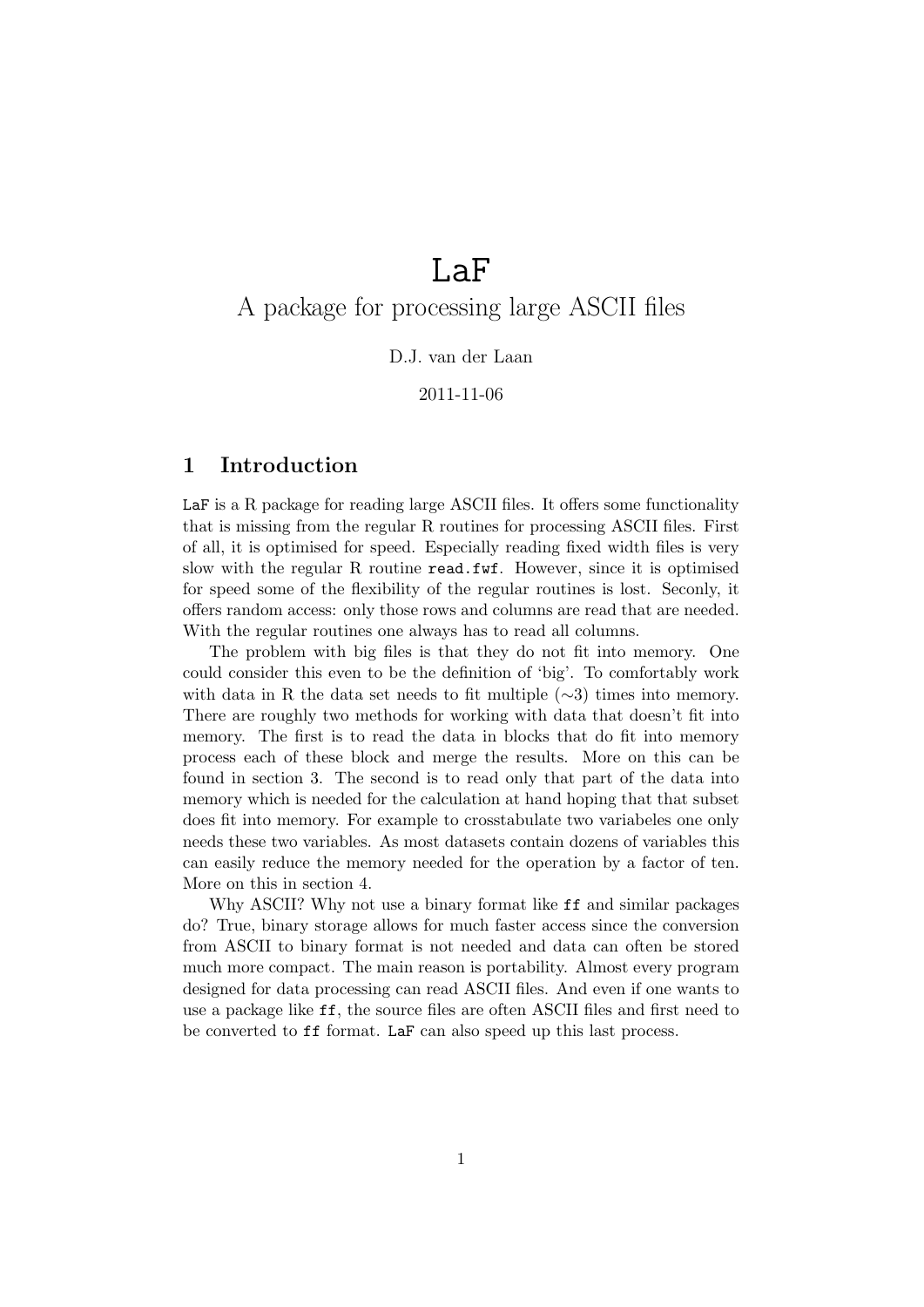## 2 Opening a file

#### 2.1 Column types

LaF currently supports the following column types

- double Fields containing floating point numbers. Scientific notation (e.g. 1.9E-16) is not supported. The character used for the decimal mark can be specified using the dec option of the functions used to open files.
- integer Fields containing positive or negative integer numbers (e.g. 42, -100)
- categorical Categorical fields are treated as character fields except that a table is built mapping all observed values to integers. A factor vector is returned in R when this type is used. The levels can be read and set using the levels method.
- string Character fields such as postcodes, identification numbers.

As of version 0.5 of LaF it is also possible to set levels of non categorical columns using the levels method. For more information see paragraph 5.

#### 2.2 Fixed width files

In fixed width files columns are defined by character positions in the files. For example, the first seven characters of each line belong to the first column, the next two characters belong to the second, etc. Each line therefore has the same number of characters. This is also a disadvantage of the format. If there is a column with variable string lenghts, the column has to be wide enough to accomodate the widest field. The main advantage of the format is that reading in large files (and especially random access) can be very efficient as the positions of rows and columns can be calculated.

Fixed width files can be openen using the function  $l$ af\_open\_fwf. In order to open a file the following options can be specified:

- filename name of the file to be opened.
- column types Character vector containing the types of data in each of the columns. Valid types are: double, integer, categorical and string.
- column widths Numeric vector containing the width in number of character of each of the columns.
- column names (optional) Optional character vector containing the names of the columns. The default names are 'V1', 'V2', etc.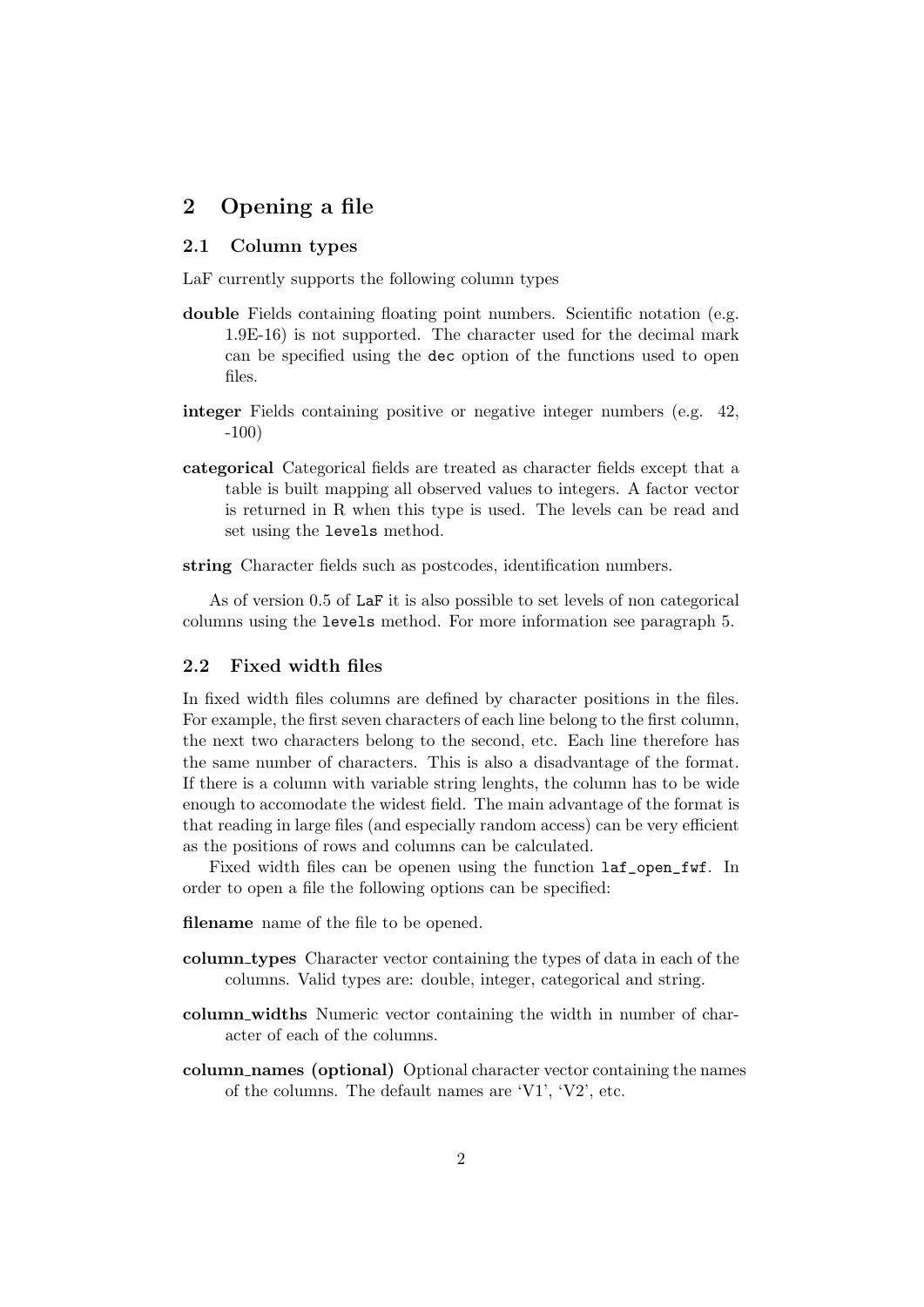- dec (optional) Optional character specifying the decimal mark. The default value is '.'.
- trim (optional) Optional logical value specifying whether of not character strings should be trimmed left and right from white space. This applies to both columns of type 'string' as 'categorical'. For fixed width files the default is true (trim white space).

Suppose the following data is stored in the file 'file.fwf' in the current working directory (showing only the first five lines):

714340F5741TW 50 5.27 989337F9765JJ 45 2022.84 611090F7517CS 8 148.48 842490M9023CT 43 737.32 509525F6046ML 16 1025.46

Then this file can be openened using the following command:

```
> dat <- laf_open_fwf(filename="file.fwf",
+ column_types=c("integer", "categorical",
+ "string", "integer", "double"),
+ column_names=c("id", "gender", "postcode", "age", "income"),
+ column_widths=c(6, 1, 6, 3, 8))
```
dat is now a laf object. Data can be extracted from this object using the commands described in sections 3 and 4. For example, to read all data in the file one can use the following command:

 $>$  alldata  $\le$  dat[, ]

#### 2.3 Comma separated files

In comma seperated files each line contains a row of data, the columns are seperated using a seperator character which is usually a comma although other seperator characters are also used (e.g. the ';' is often used in Europe where the comma is often used as the decimal seperator). It is a often used format. The disadvantage compared to the fixed width format is that the positions of columns and rows in the file can not be calculated. Therefore, a program reading a comma seperated file has to scan through the entire file to find a certain row or column making random access much slower than with fixed width files.

A comma seperated file for the LaF package has to observe the following rules someof which slightly deviate from the 'official' rules of comma seperated files: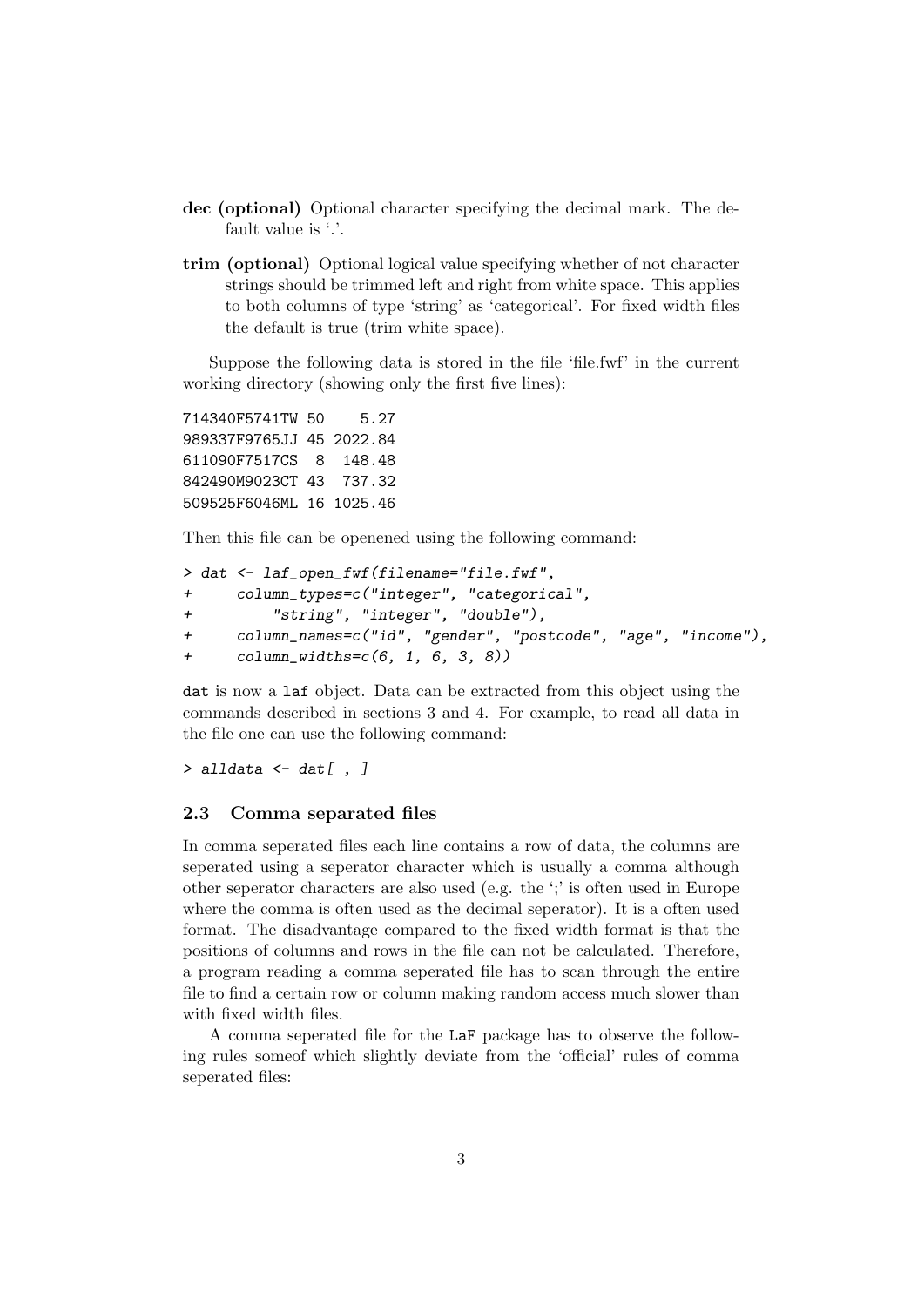- The first row can not contain the column names. These should be specified using the option column\_names of the function laf\_open\_csv. The first line in the file is treated as the first data row and the columns in this line should be of the correct type.
- Quotes are treated slightly different from the way they are normally treated in csv files. Only double quotes are accepted. Everything inside double quotes is considered part of the field except newline characters and double quotes. Double quotes in text fields are therefore not possible. Below are a few examples of how quotes are interpreted:
	- $-12345=12345$
	- $-$  "12345" = 12345
	- $-$  "123"45 = 12345
	- "123""45" = 123"45"
	- $-$  "123\n45" = ERROR
	- $-12"345" = 12"345"$
- Each line in the file should contain exactly one row of data. Normally line breaks should be possible inside quoted columns. In order to keep the code as fast as possible, this is not the case in the LaF package.

Comma seperated files can be opened using the function laf\_open\_csv. This function accepts the following arguments:

filename name of the file to be opened.

- column types Character vector containing the types of data in each of the columns. Valid types are: double, integer, categorical and string.
- column names (optional) Optional character vector containing the names of the columns. The default names are 'V1', 'V2', etc.
- sep (optional) Optional character specifying seperator mark used between the columns. The default value is ','.
- dec (optional) Optional character specifying the decimal mark. The default value is '.'.
- trim (optional) Optional logical value specifying whether of not character strings should be trimmed left and right from white space. This applies to both columns of type 'string' as 'categorical'. For comma separated files files the default is false (do not trim white space).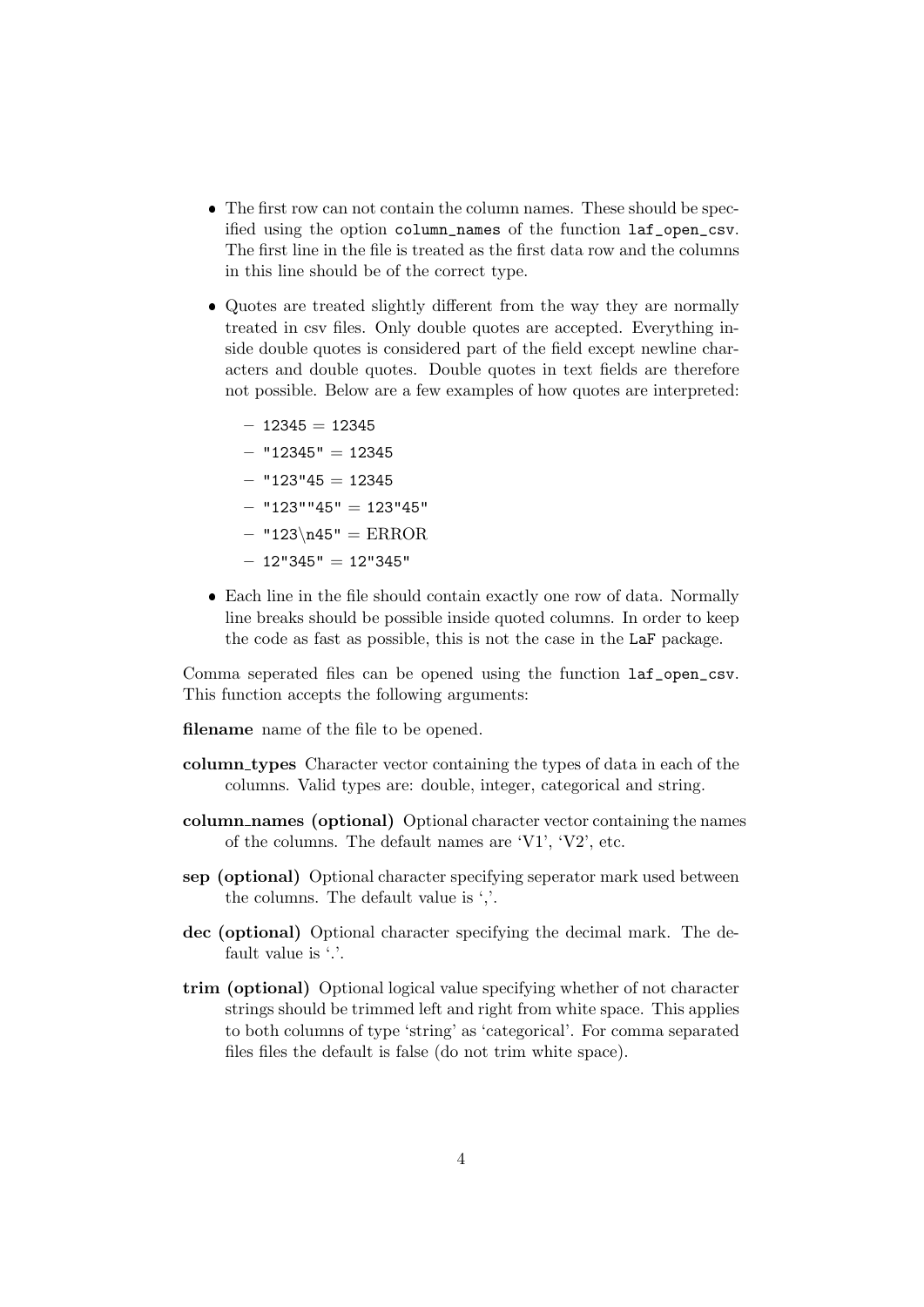skip (optional) Optional numeric value specifying the number of lines at the beginning of the file that should be skipped before starting to read data. This can be used, for example, to skip the header as headers are not supported: the user is required to specify the types and names of the columns.

As of version 0.5 of the LaF package, there is also the detect\_dm\_csv routine, which can automatically detect column types. See paragraph 2.4 for more information on how to use data models to open files.

Suppose the following data is stored in the file 'file.csv' in the current working directory (showing only the first five lines):

714340,F,5741TW,50,5.270000 989337,F,9765JJ,45,2022.840000 611090,F,7517CS,8,148.480000 842490,M,9023CT,43,737.320000 509525,F,6046ML,16,1025.460000

Then this file can be openened using the following command:

```
> dat <- laf_open_csv(filename="file.csv",
+ column_types=c("integer", "categorical",
+ "string", "integer", "double"),
+ column_names=c("id", "gender", "postcode", "age", "income"))
```
dat is now a laf object. Data can be extracted from this object using the commands described in sections 3 and 4. For example, to read all data in the file one can use the following command:

 $>$  alldata  $\le$  dat[, ]

#### 2.4 Opening using data models

As of version 0.5 LaF has the ability to store all of the arguments needed by laf\_open\_fwf and laf\_open\_csv in so called data models. These data models can be written to and read from files using the functions write\_dm and read\_dm respectively. write\_dm accepts either a data model or a laf object as its input. To write the data model of the data set from the previous section to file:

> write\_dm(dat, "model.yaml")

The data model is written in the well documented and readable YAML format:

type: csv filename: file.csv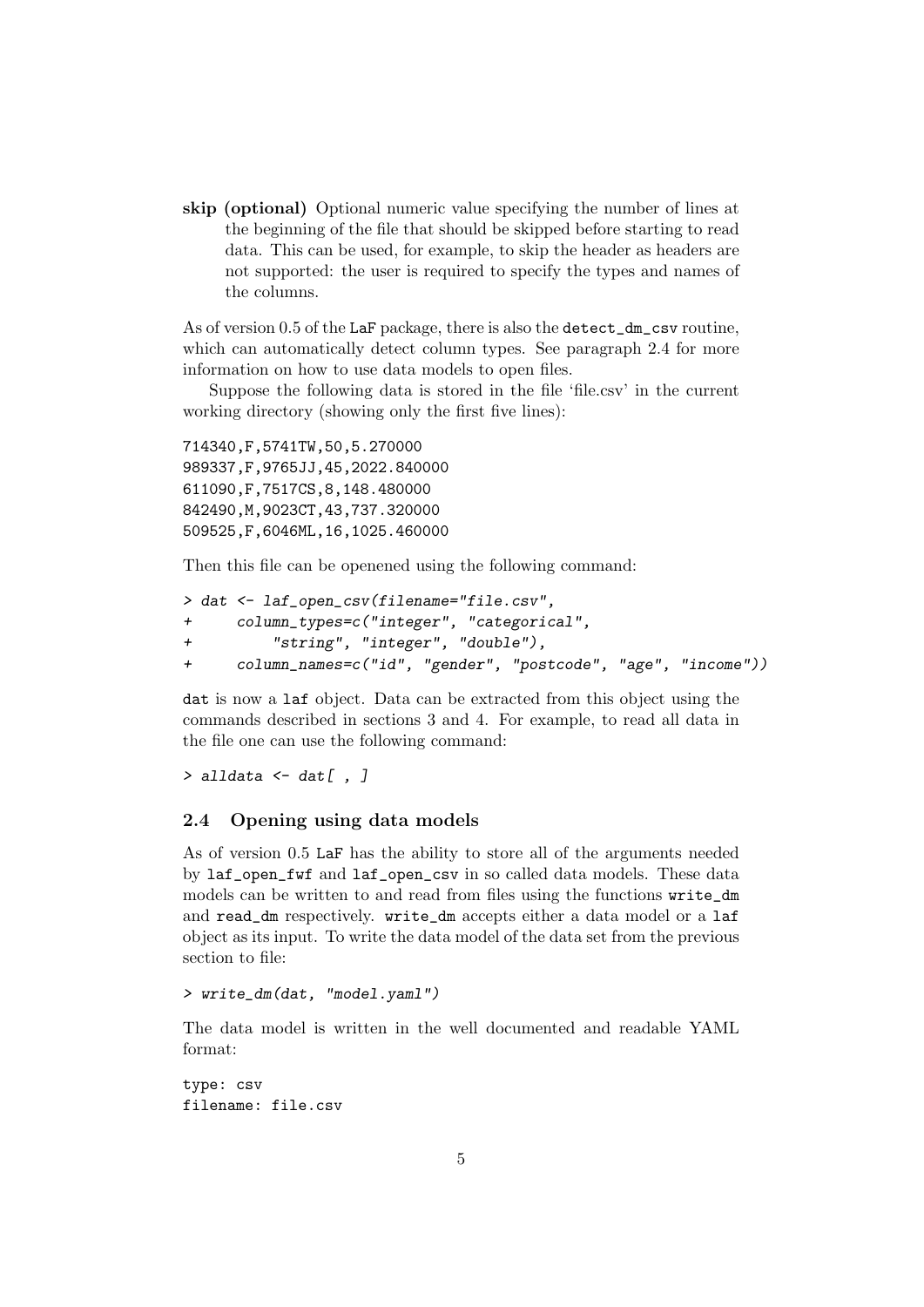```
sep: ','
dec: '.'
skip: 0
trim: no
columns:
- name: id
  type: integer
- name: gender
  type: categorical
- name: postcode
  type: string
- name: age
  type: integer
- name: income
  type: double
```
The format probably speaks for itself. It is also probable to manually write these files and read them using read\_dm. To open a file using a data model the function laf\_open can be used:

```
> dat <- laf_open(read_dm("model.yaml"))
```
Data models can also be generated from CSV-files and Blaise data models using the routines detect\_dm\_csv and read\_dm\_blaise. See the documentation of these routines for more information.

## 3 Blockwise processing

Blockwise processing of a file usually has the following structure:

- 1. Go to the beginning of the file
- 2. Read a block of data
- 3. Perform calculations on this block perhaps using results from the previous block.
- 4. Store results
- 5. Repeat 2–4 until all data has been processed.
- 6. If necessary combine the results of all the blocks.

In order to go to a specific position in the file LaF offers two methods: begin and goto. The first method simply goes to the beginning of the file while the second goes to the specified line. Assume, a laf object named dat has been created (see section 2 for this). The only argument needed by begin is the laf object: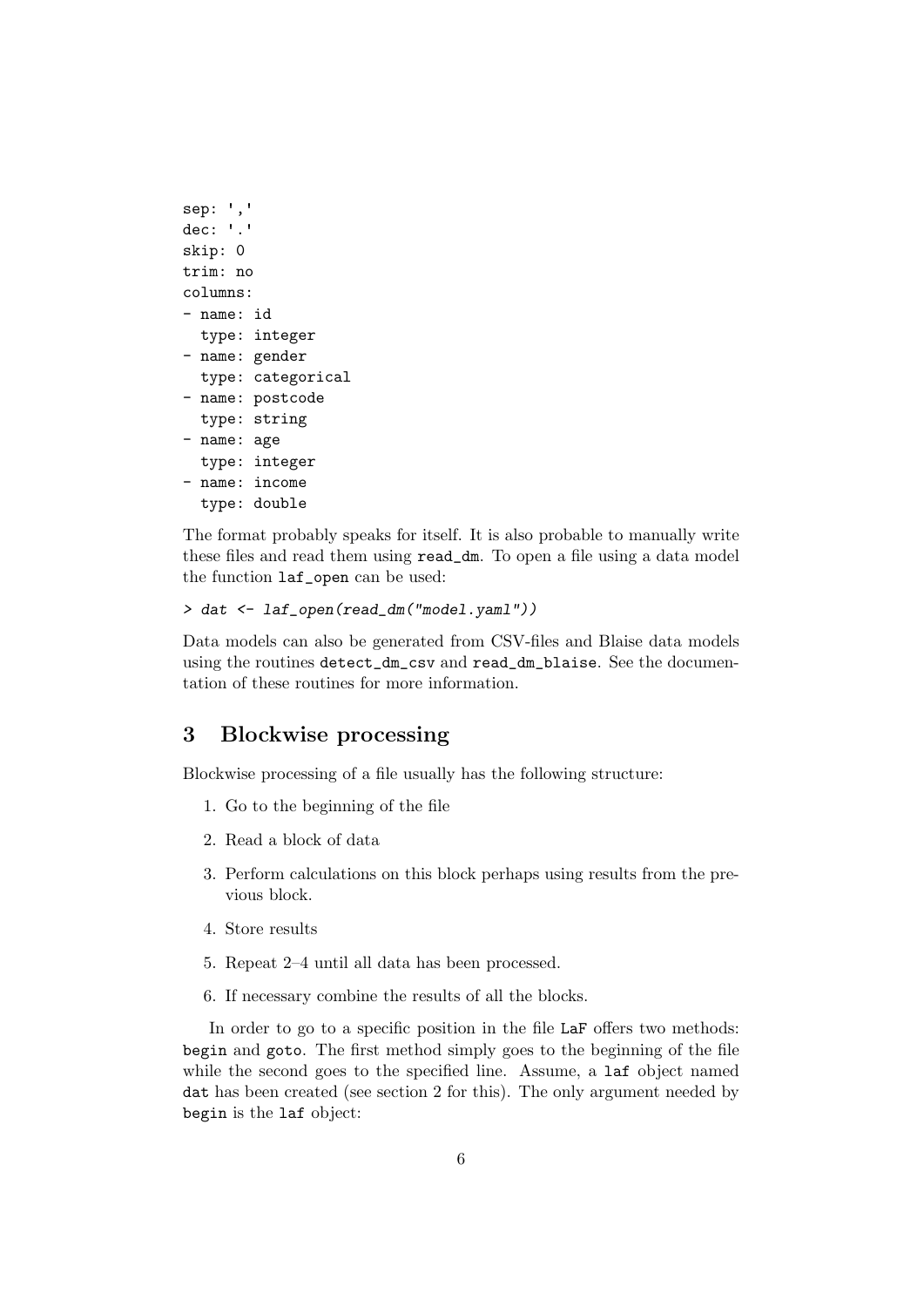#### > begin(dat)

For goto also the line number needs to be specified. The following command sets the filepointer at the beginning of line 1000. The next call to next\_block (see below) will therefore return as first row the data belonging in line 1000 of the file.

```
> goto(dat, 1000)
```
Blocks of data can be read using next\_block. The first argument needs to be the reference to the file (the laf object); other arguments are optional. By default all columns and 5000 lines are read:

```
> d <- next_block(dat)
> nrow(d)
```
[1] 5000

The number of lines can be specified using the nrows argument and the columns that should be read can be specified using the columns argument. The following command reads 100 lines and the first and third column.

```
> d <- next_block(dat, columns=c(1,3), nrows=100)
> dim(d)
```
#### [1] 100 2

If possible the use of the columns argument is advised. This can significantly speed up the processing of the file. First of all, the amount of data that needs to be transfered to R is much smaller. Second, the strings in the unread columns do not need to be converted to numerical values.

When the end of the file is reached next\_block returns a data.frame with zero rows. This can be used to detect the end of file. The following example shows how begin and can be used to calculate the number of elements equal to 2 in the second column.

```
> n < 0> begin(dat)
> while (TRUE) {
+ d <- next_block(dat, 2)
+ n \leq n + \text{sum}(d\text{\$gender} == 'M')+ if (nrow(d) == 0) break;
+ }
> print(n)
[1] 5019
```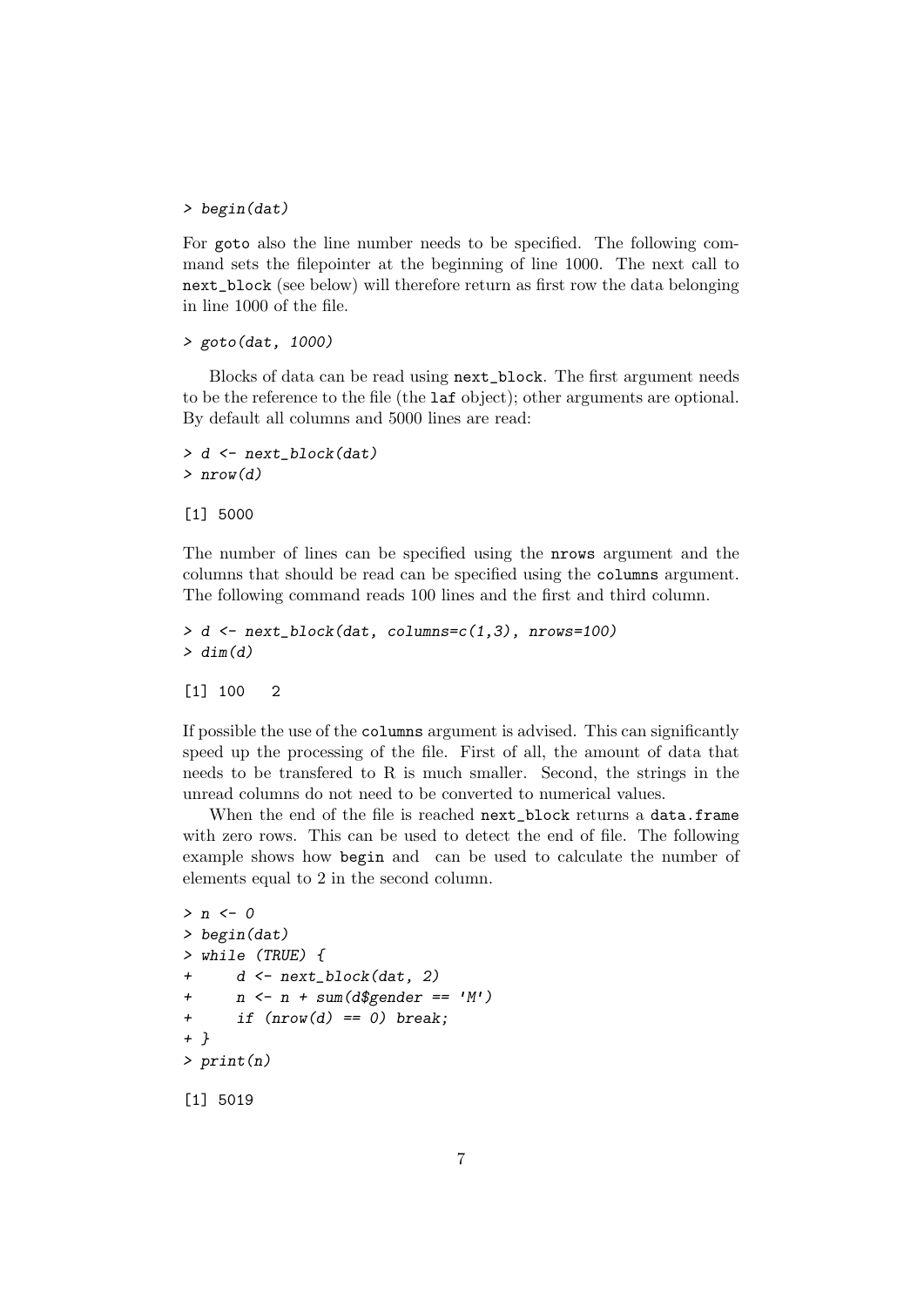Since processing a file in this way is such a common task, the method process\_blocks has been defined that automates this and is faster. This method accepts as its first argument a laf object. The second argument should be the function that should be applied to each of the blocks. This function should accept as its first argument the data blocks. The last time the function is called it receives a data.frame with zero rows. This can be used to do some end calculations. The second argument of the function is the result of the previous function call. The first time the function is called the second argument had the value NULL. This can be used to perform initialisation. Additional arguments to process\_blocks are passed on to the function. The previous example can be translated into:

```
> count <- function(d, prev) {
+ if (is.null(prev)) prev <- 0
+ return(prev + sum(d$gender == 'M'))
+ }
> (n <- process_blocks(dat, count))
```

```
[1] 5019
```
Using process\_blocks is faster than using next\_block repeatedly since the data.frame containing the data that is read in, is destroyed and created every iteration, while in process\_blocks this data.frame is created only once.

Below is an example that calculates the average of the third column of the file and illustrates initialisation and finilisation (note this is not how you will want to calculate the average over a column in a large file). Since only the third column of the file is needed for this calculation, the columns option is used which makes the calculation much faster.

```
> ave <- function(d, prev) {
+ # initialisation
+ if (is.null(prev)) {
+ prev <- c(sum=0, n=0)
+ }
+ # finilisation
+ if (nrow(d) == 0) {
+ return(as.numeric(prev[1]/prev[2]))
+ }
+ result <- prev + c(sum(d$income), nrow(d))
+ return(result)
+ }
> (n <- process_blocks(dat, ave, columns=5))
[1] 994.0029
```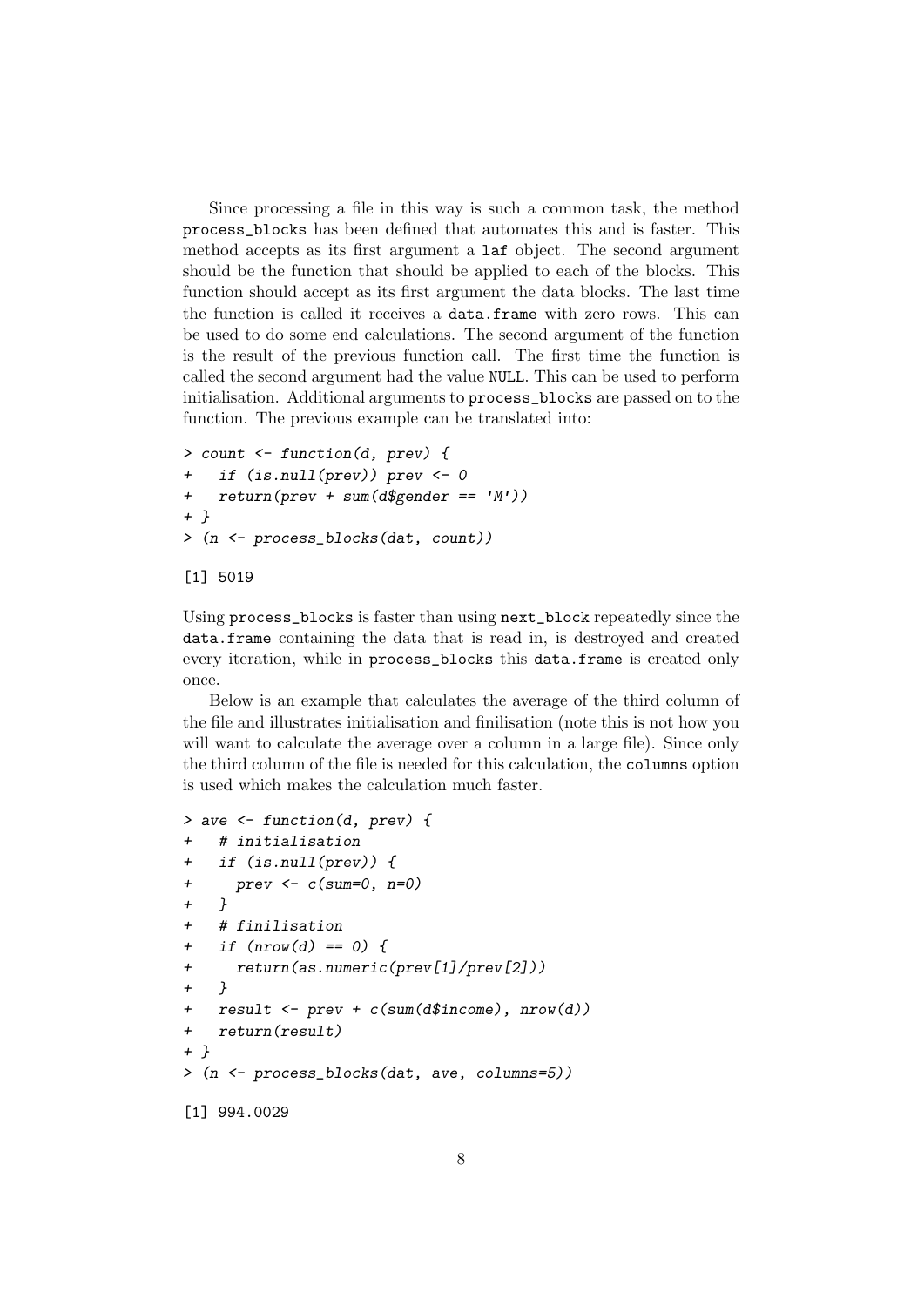## 4 Selecting subsets

An other common way of handling large files is to only read in the data that is needed for the operation at hand. This is feasible when such a subset of the data does fit into memory. For this, selections can be performed on a laf object using the same methods one would use for a regular data.frame. The code below shows several different examples:

```
> # select the first 10 rows
> result \le dat [1:10, ]
> # select the second column
> result \le dat[, 2]
> # select the first 10 rows and the second column
> result <- dat[1:10, 2]
```
Indexing a laf object always results in a data.frame. For example, the second and last example would have resulted in a vector when applied to a data.frame, while in the examples above a data.frame with one column is returned.

Using the  $\$  and [[ operators columns can be selected from the **laf** object. The result is an object of type  $l$ af\_column which is a subclass of  $l$ af. It is a laf object with a field containing the column number. To get the data inside these columns indexing can be used as is shown in the following examples. In the first example the records are selected from the file for which the age is higher than 65:

```
> result <- dat[dat$age[] > 65, ]
```
The same can be done using the column number

```
> result \le dat [dat [[4]] [] > 65, ]
or
> result \le dat [dat [, 4] > 65, ]
or
> result \leftarrow dat[dat[, "age"] > 65, ]
```
## 5 Setting levels of columns

It is possible to set the levels of categorical and non-categorical columns. Since the file is read only, it is not possible to renumber the columns as would happen if we would change a column in a data.frame to factor. Therefore, we need to specify both the levels and the corresponding labels as a data.frame. For example, to change the 'age' column to a factor: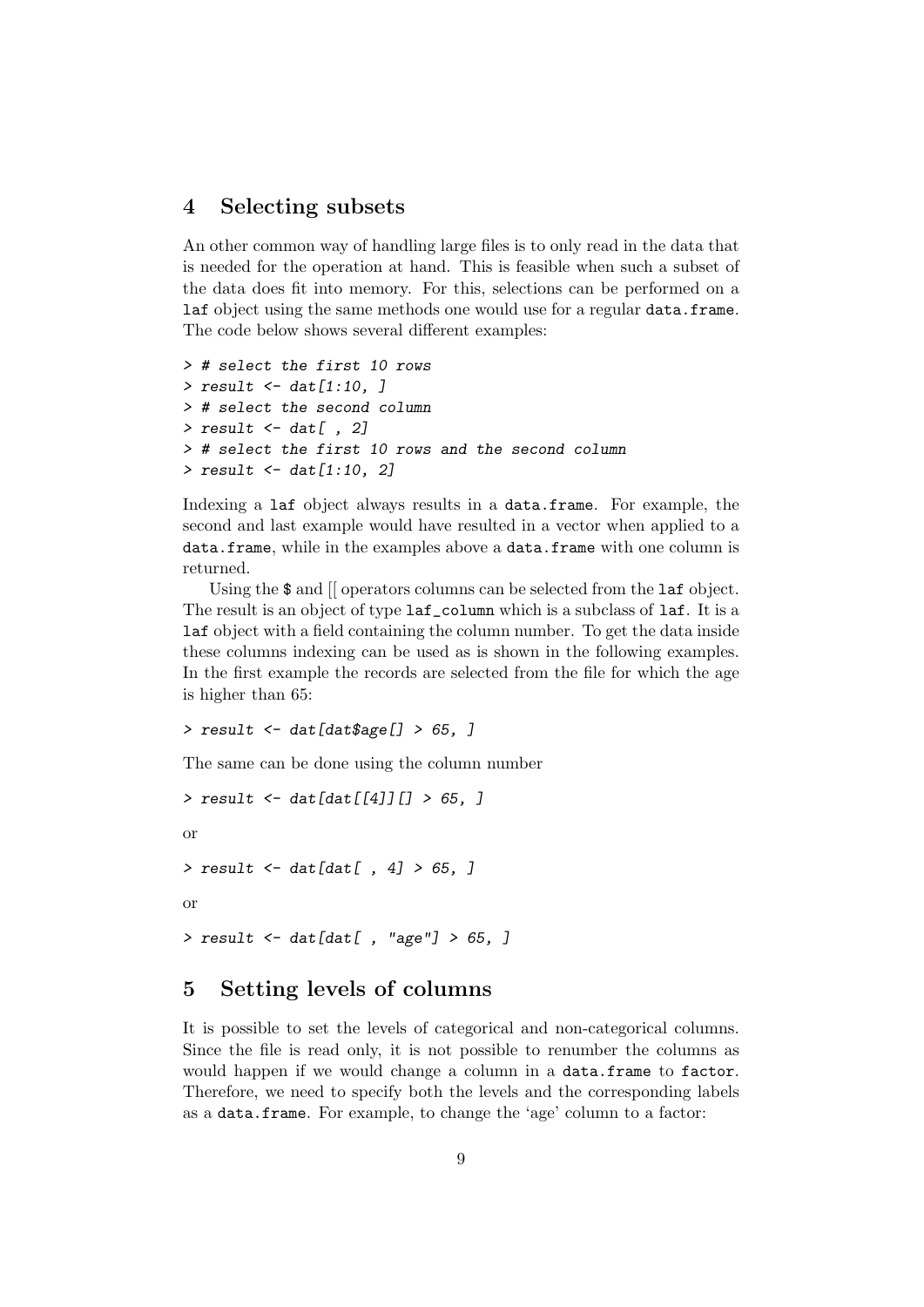```
> levels(dat)[["age"]] <- data.frame(levels=0:100, labels=paste(0:100, "years"))
> dat$age[1:10]
 [1] 50 years 45 years 8 years 43 years 16 years
 [6] 5 years 82 years 99 years 58 years 22 years
101 Levels: 0 years 1 years 2 years ... 100 years
```
These levels are also written to file when writing a data model to file using write\_dm and read in by read\_dm. You can therefore also specify the levels of a column in the data model.

```
type: csv
filename: file.csv
sep: ','
dec: '.'
skip: 0
trim: no
columns:
- name: id
  type: integer
- name: gender
  type: categorical
- name: postcode
  type: string
- name: age
  type: integer
  labels:
  - level: 0
   label: 0 years
  - level: 1
    label: 1 years
  - level: 2
    label: 2 years
  - level: 3
    label: 3 years
  - level: 4
    label: 4 years
  - level: 5
   label: 5 years
  - level: 6
```

```
...
```